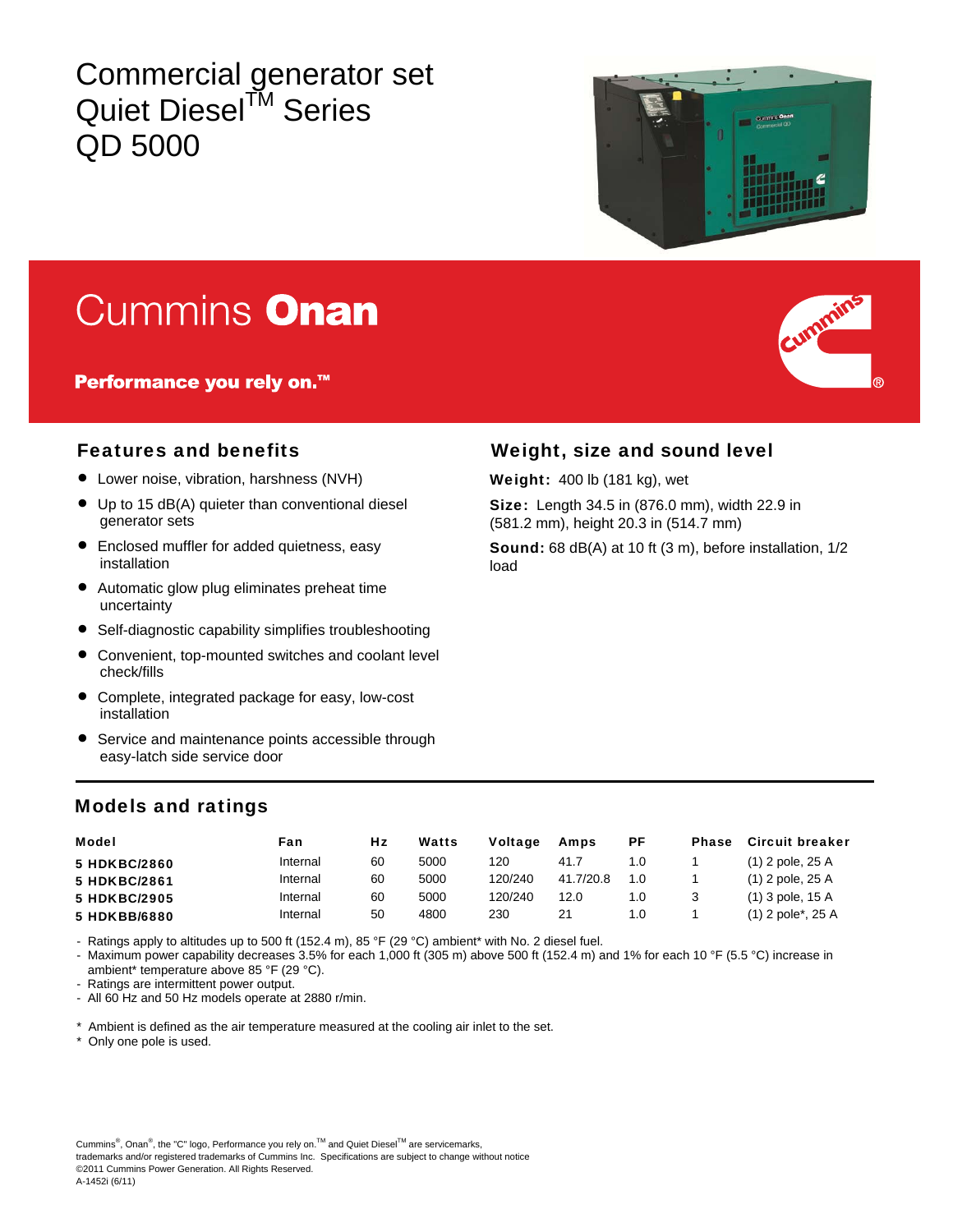#### Standard features **Engine details**

- 2-cylinder diesel engine
- Brush type alternator
- Digital voltage regulation, no adjustments required
- Bottom and side air inlet and outlet
- Integral enclosed muffler with stationary exhaust pipe connection point
- USDA approved spark arrestor
- Internal radiator
- Intake silencer
- Replaceable dry element air cleaner
- Maintenance-free electronic governor
- Fused DC circuits
- $\bullet$  Battery charging 4 A
- Hour meter
- Waterproof connector for remote operation
- Focalized mounting system with 3-point vibration isolation
- Over voltage, low oil pressure, over temp, over speed and overload safeties
- Bulkhead type connections for fuel and battery
- Terminal block connection for AC output
- Electric fuel pump
- Fuel filter
- Full flow oil filter
- Service and maintenance from below or side service access panel
- Automatic timed glow plugs for quick easy start
- Instant one-touch stop

#### Average fuel consumption:

| No. 2 diesel fuel, Gal/hr (L/hr) | No load                       | <b>Half load</b>                   | <b>Full load</b>                 |
|----------------------------------|-------------------------------|------------------------------------|----------------------------------|
| <b>5 HDKBC</b><br>5 HDKBB        | $0.25$ $(0.95)$<br>0.20(0.74) | $0.39$ $(1.47)$<br>$0.32$ $(1.23)$ | (2.27)<br>0.60<br>(2.04)<br>0.54 |

Design: Cummins Onan, revolving field, AC, 2-pole Insulation system and temperature rise: Class H

Exciter system: Capped, digital voltage regulation DC brushes: Electrographic; long life

Bearings: Double-sealed pre-lubricated ball bearings Cooling: Direct drive centrifugal blower

#### Alternator details Generator set details

#### Control

- Microprocessor control

Model: Kubota Z482

Cylinders: 2, inline vertical Bore: 2.64 in (67 mm) Stroke: 2.68 in (68 mm)

Compression ratio: 23:1

intermittent

Design: 4-cycle, liquid-cooled diesel engine

Cooling system capacity: 3.0 qt (2.84 L)

Power (max): At 3000 rpm: 11.1 hp (8.3 kW) SAE net

**Displacement:** 29.23 in<sup>3</sup> (479 cm<sup>3</sup>)

Lube oil capacity: 2.0 qt (1.9 L)

Starting system: Remote, 12 V

- Integrated generator set and engine control
- User and service personnel accessible diagnostics
- Fused DC circuits
- Over voltage safety
- Hour meter
- Low oil pressure safety
- Over speed safety
- Overload safety
- Automatic timed glow plugs based on ambient temperature
- One-touch stop

| No load/Full load | +/- 5%    | Constant load | $+/- 1\%$ |
|-------------------|-----------|---------------|-----------|
| No load/Full load | $+/- 1\%$ | Constant load | $+/- 2\%$ |

Voltage regulation

Frequency requlation

Cummins<sup>®</sup>, Onan<sup>®</sup>, the "C" logo, Performance you rely on.<sup>™</sup> and Quiet Diesel<sup>™</sup> are servicemarks, trademarks and/or registered trademarks of Cummins Inc. Specifications are subject to change without notice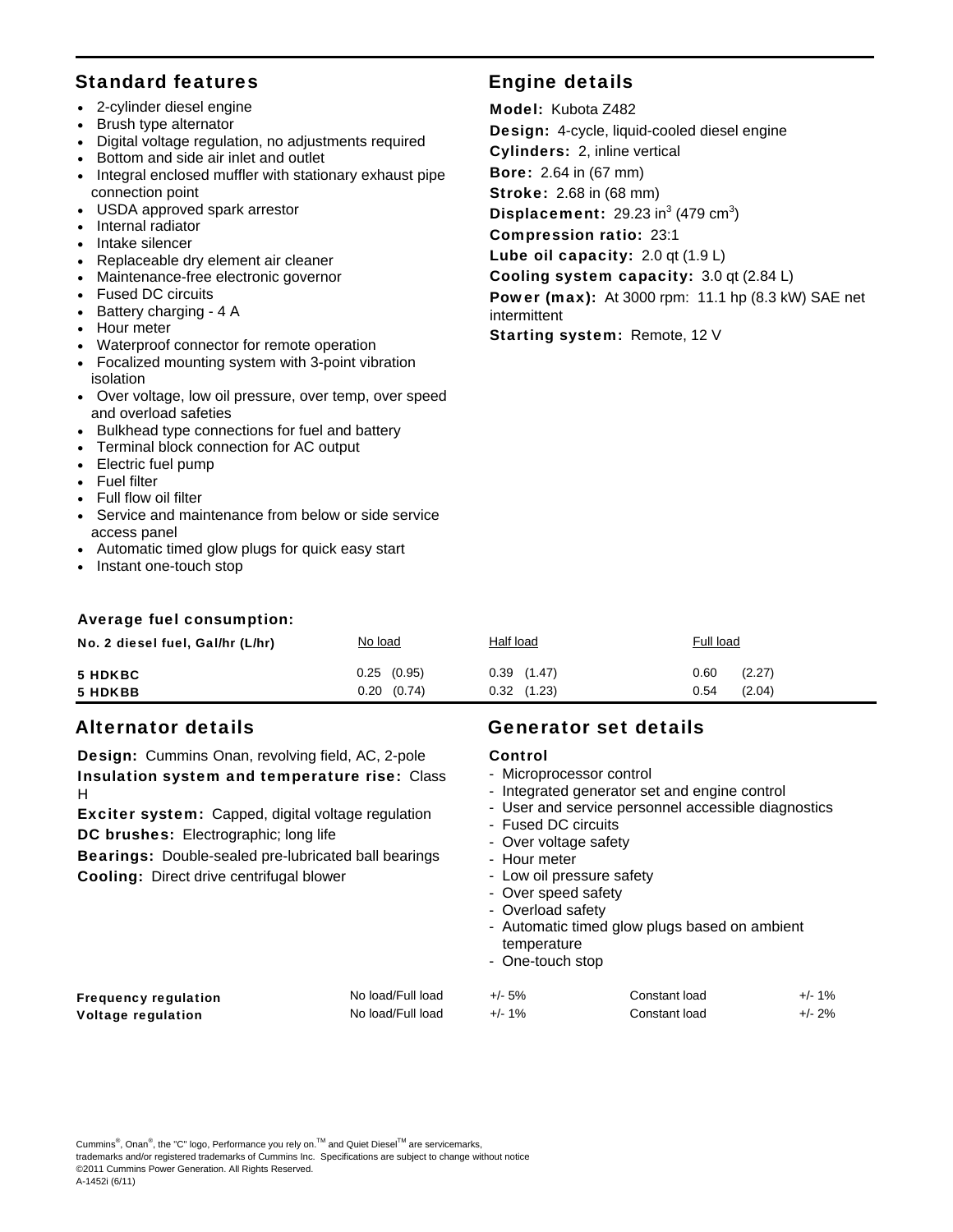#### Basic dimensions



Note: This outline drawing is provided for general reference only and is not intended for design or installation. For more information see Operation and Installation manuals or obtain drawing 500-3634 and wiring diagram from your distributor/dealer.

#### Options and accessories

- Auxiliary fuel pump kit (P/N 541-0530)
- Remote control panels
	- Switch only (P/N 300-4942)
	- Switch and hour meter (P/N 300-4943)
	- Switch and DC voltmeter (P/N 300-4944)
- Remote harnesses (for use with remote panels): 10 ft (P/N 338-3490-01), 30 ft (P/N 338-3490-02)
- Remote control harness pigtail (P/N 300-4947)
- Remote control harness pigtail at panel (P/N 338-3573)
- Exhaust adapter, 7 in (P/N 155-2424), 3 in (P/N 155-2610)
- Exhaust elbow, 90° (P/N 155-2982)